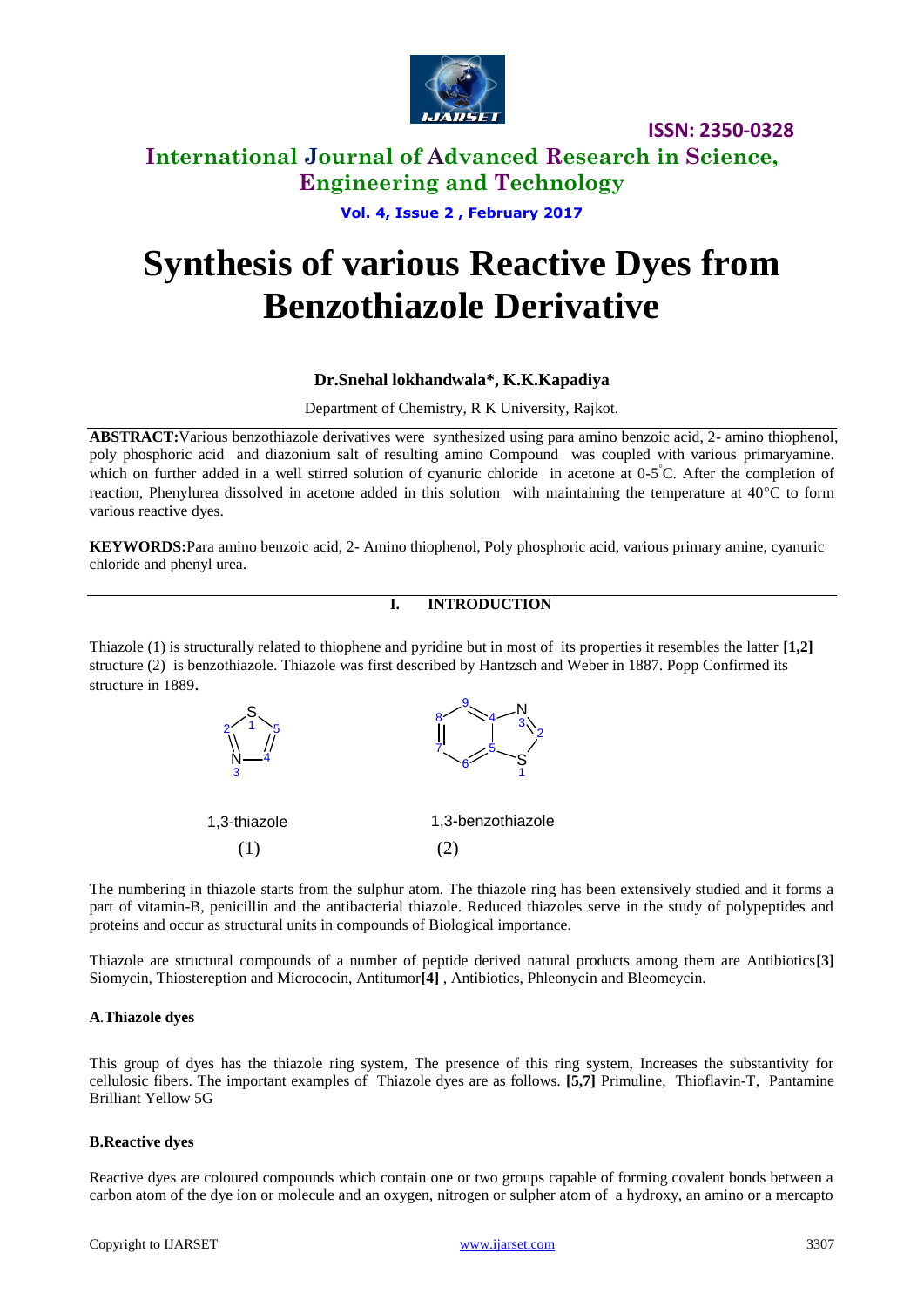

## **International Journal of Advanced Research in Science, Engineering and Technology**

#### **Vol. 4, Issue 2 , February 2017**

group, respectively, of the substrate. Such covalent bonds are formed with the amino, hydroxyl groups of cellulosic fibres, with the amino, hydroxyl and mercapto groups of protein fibres and with the amino groups of polyamides **[8]**. In general, reactive dyes are the only textile colourants designed to bond covalently with the substrate on application. They are used for the dyeing and printing of cellulose and to a lesser extent polyamide fibres. They are valued for their brilliance and variety of hue, versatility and high wet fastness profiles **[9-16].**

#### **II. MATERIALS AND METHODS**

We wish to describe a simple and efficient protocol for the rapid preparation of various reactive dyes from the diazotization of 4-Benzthiazole-2-yl-phenylamine and coupling various primary amine which added in well stirred solution of cyanuric chloride at  $0.5^{\circ}$ C. after the completion of reaction, Phenylurea added in this solution with maintaining the temperature at  $40^{\circ}$ C.

#### **A***.***General**

All the melting points were taken in open capillary tube and are uncorrected. The purity of compounds were checked and characterized by IR spectra recorded on FTIR spectrophotometer, **<sup>1</sup>**H NMR spectra , UV- Visible spectra and microbiological activity was checked.

#### **III. SCHEME**

#### **Step-1 Preparation Of 4-benzthiazole-2-yl-phenylamine**

Para amino benzoic acid (0.05 mole) was dissolved in poly phosphoric acid (15 ml). 2-amino thiophenol was added to this mixture slowly with stirring. The mixture was heated to 180°C for 2 hrs. The solution was poured on crushed ice. The solid product obtained was filtered and dried. The crude product was purified by crystallization from DMF to form 4-benzthiazole-2-yl-phenylamine **(A)** in 70-80% yield**[17-26].**

#### **Step-2 Diazotization Of 4-benzthiazole-2-yl-phenylamine**

4-Benzthiazole-2-yl-phenylamine(0.05 mole) was dissolved in hydrochloric acid(0.15mole) and cooled to 0-5°C . Sodium nitrite(0.05 mole) was added as an aqueous solution at 0-5°C within 1 hr to form **2-{4-[(***E***) chlorodiazenyl]phenyl}- benzthiazole(B).**

#### **Step-3 Coupling Of 2-{4-[(***E***)-chlorodiazenyl]phenyl}- benzthiazole(B) with various Primaryamine.**

In Step-3, The diazonium salt prepapered in step-2 was coupled with aniline at  $P<sup>H</sup>4-5$  and at 0-5°C for 1 hr to form 4-(4-benzothiazol-2-yl-phenylazo)-phenylamine (C). After the completion of reaction, solution was poured into ice cold water. The solid product obtained was filtered and dried. In the same way 2-{4-[(*E*)-chlorodiazenyl]phenyl}benzthiazole coupled with various primaryamine.

#### **Step-4 Preparation of [4-(4-benzothiazol-2-yl-phenylazo)-phenyl]-(4,6-dicholoro-[1,3,5]triazin-2-yl)-amine**

To a stirred solution of cyanuric chloride in acetone at 0-5°C, the solution of (C) was added and  $P<sup>H</sup>$  was maintained neutral by the addition of 10% sodium carbonate solution. The stirring was continued at  $0.5^{\circ}$ C for four hours. After the completion of reaction, solution was poured into ice cold water. The solid product obtained was filtered and dried.

#### **Step-5 Preparation of various reactive dyes**

Phenylurea dissolved in acetone. (35 ml) was slowly added to a well-stirred solution of (D) in acetone, maintaining the temperature at 40<sup>o</sup>C. The P<sup>H</sup> was adjusted neutral by the addition of 10% sodium carbonate solution. The stirring was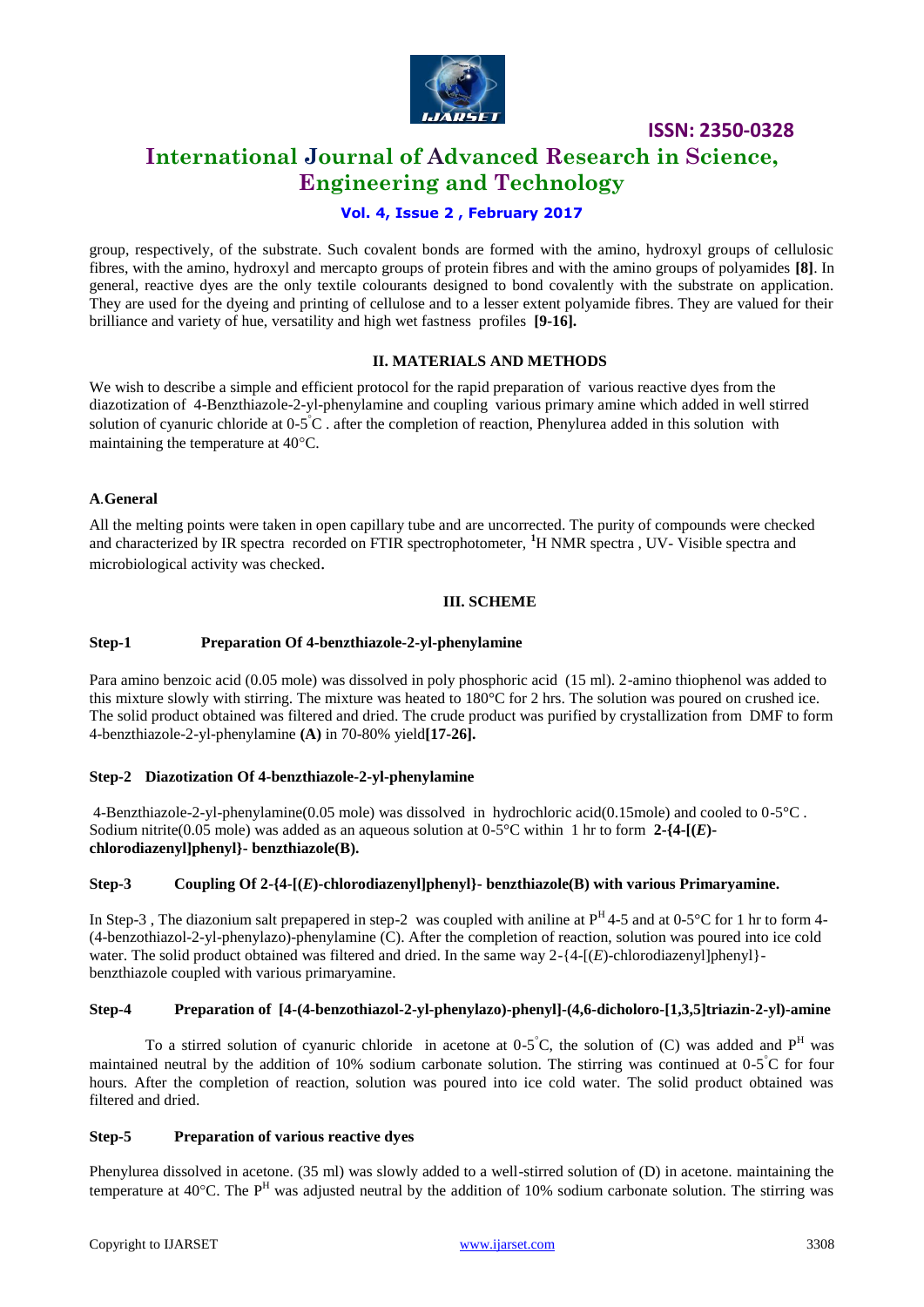

# **ISSN: 2350-0328 International Journal of Advanced Research in Science, Engineering and Technology**

#### **Vol. 4, Issue 2 , February 2017**

continued at  $40^{\circ}$ C for four hours. After the completion of reaction, solution was poured into ice cold water. The solid product obtained was filtered and dried. The crude product was purified by crystallization from acetone. to form reactive dye. In the same way, different coupling compounds were used to form various reactive dyes as per given in Table-1.

#### **Route of synthesis :**

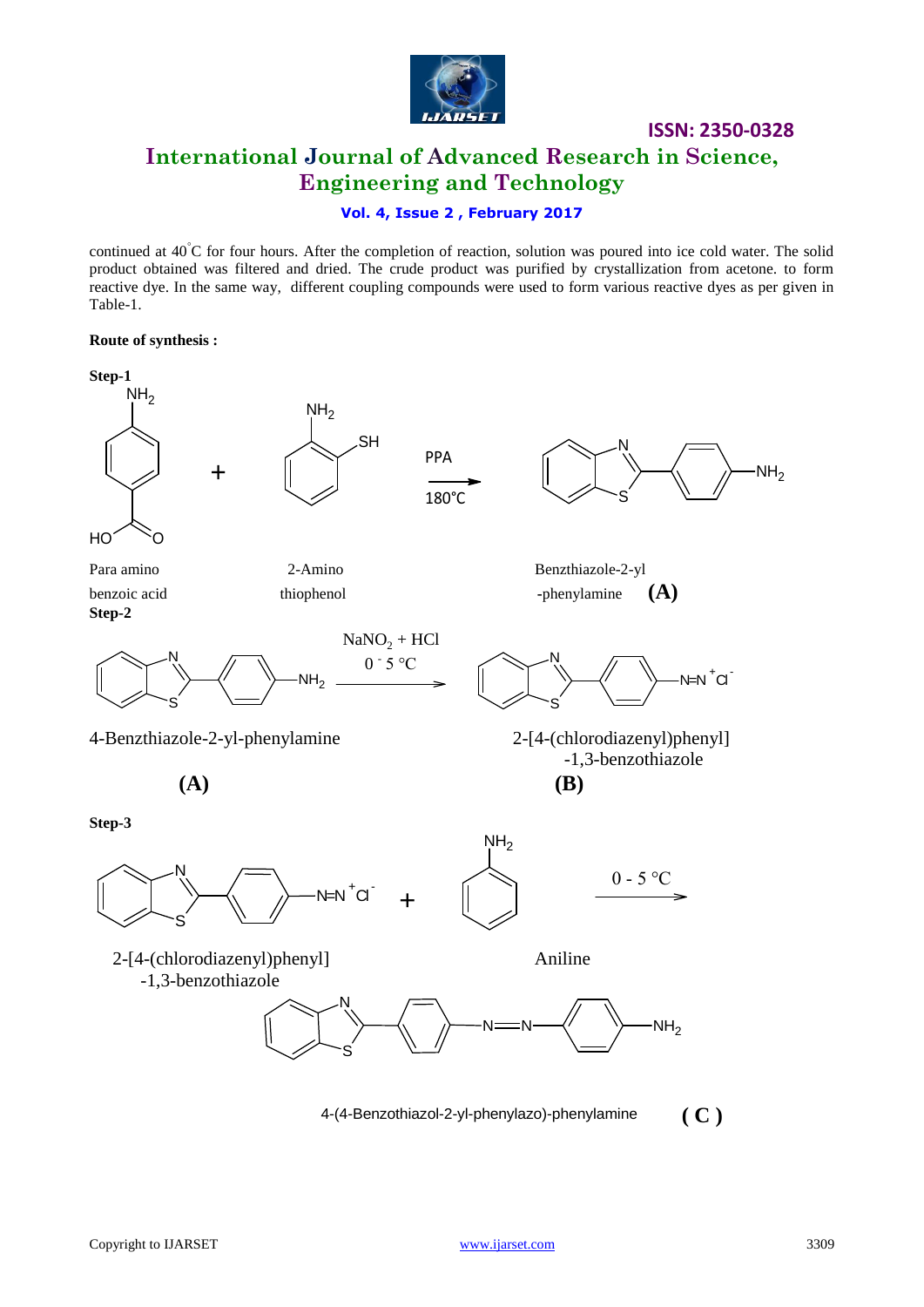

# **International Journal of Advanced Research in Science, Engineering and Technology**

**Vol. 4, Issue 2 , February 2017**

**Step-4**



2,4,6-trichloro-1,3,5-triazine 4-(4-Benzothiazol-2-yl-phenylazo)-phenylamine



[4-(4-Benzothiazol-2-yl-phenylazo)-phenyl]-(4,6-dichloro-[1,3,5]triazin-2-yl)-amine **(D)**

**Step-5**



4-(4-Benzothiazol-2-yl-phenylazo)-phenylamine 1-phenylurea





1-{4-[3-(3-Benzothiazol-2-yl-phenylazo)-phenylamino]-6-chloro-[1,3,5]triazin-2-yl}-3-phenyl-urea

 **(E)**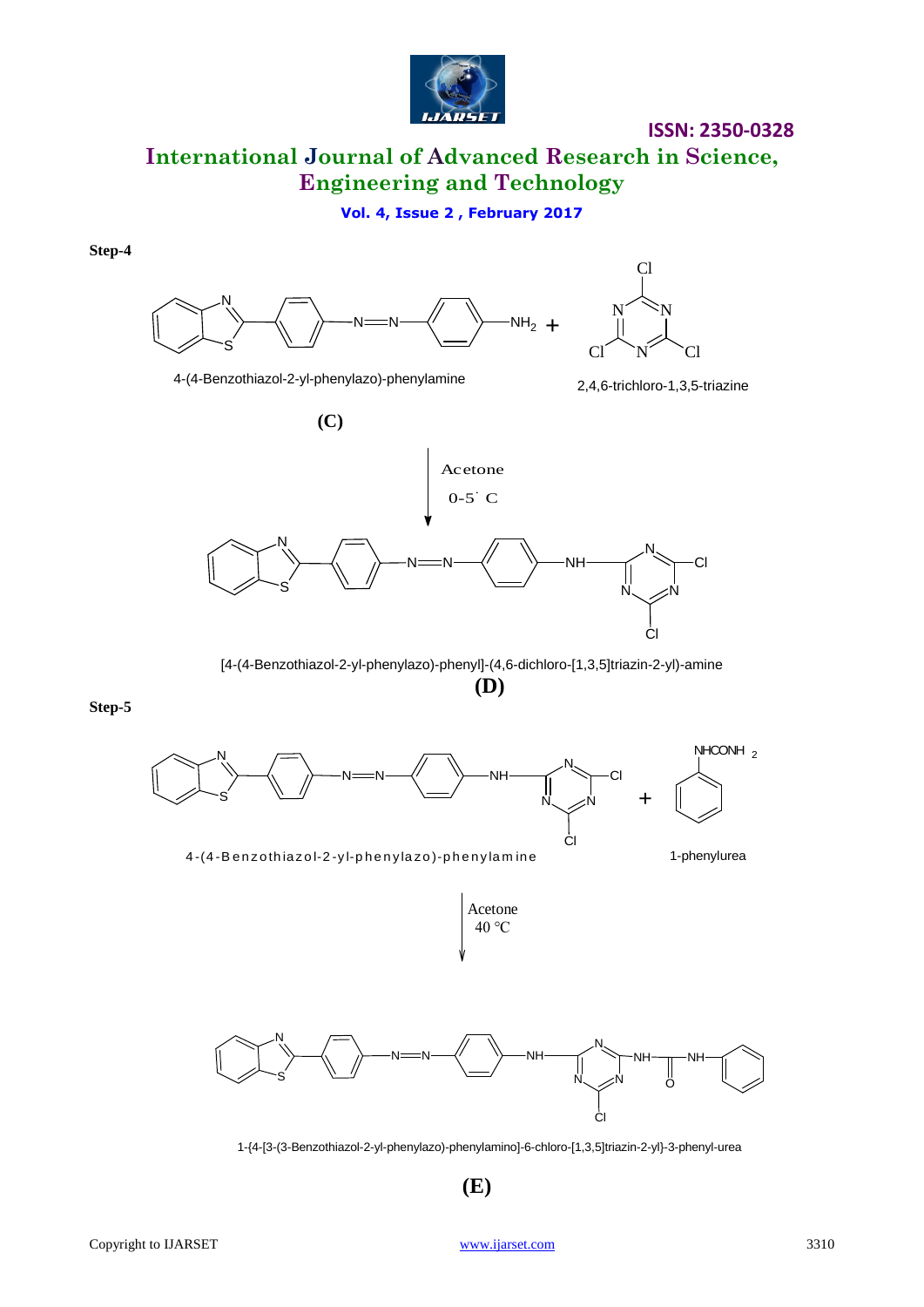

# **International Journal of Advanced Research in Science, Engineering and Technology**

### **Vol. 4, Issue 2 , February 2017**

#### **Table 1. Different coupling compounds to form various reactive dyes**

| Sr.<br>No. | R, Compounds              | <b>Molecular formula</b>   | <b>Molecular</b><br>Weight | % Yield | M.P.<br>in $\circ$ c |
|------------|---------------------------|----------------------------|----------------------------|---------|----------------------|
| 1R         | 4-phenylene diamine       | $C_{29}H_{21}CIN_{10}OS$   | 593.06                     | 75%     | 240 $^{\circ}$ c     |
| 2R         | 2-phenylene diamine       | $C_{29}H_{21}CIN_{10}OS$   | 593.06                     | 80%     | 220 $\degree$ c      |
| 3R         | 3-amino phenol            | $C_{29}H_{20}C1N_9O_2S$    | 594.05                     | 75%     | 250 $\degree$ c      |
| 4R         | 2-amino phenol            | $C_{29}H_{20}C1N_9O_2S$    | 594.05                     | 78%     | 240 $^{\circ}$ c     |
| 5R         | 4-amino phenol            | $C_{29}H_{20}CIN_9O_2S$    | 594.05                     | 72%     | 260 $\degree$ c      |
| 6R         | 2-nitro aniline           | $C_{29}H_{19}CIN_{10}O_3S$ | 623.05                     | 70%     | $210^{\circ}$ c      |
| 7R         | 3-nitro aniline           | $C_{29}H_{19}CIN_{10}O_3S$ | 623.05                     | 70%     | 200 $^{\circ}$ c     |
| 8R         | 4-nitro aniline           | $C_{29}H_{19}CIN_{10}O_3S$ | 623.05                     | 75%     | 240 $^{\circ}$ c     |
| 9R         | 2-anisidine               | $C_{30}H_{22}C1N_9O_2S$    | 608.00                     | 72%     | 270 $\degree$ c      |
| 10R        | $\overline{4}$ -anisidine | $C_{30}H_{22}C1N_9O_2S$    | 608.00                     | 68%     | 260°c                |
| 11R        | 2-amino pyridine          | $C_{28}H_{19}C1N_{10}OS$   | 579.00                     | 78%     | 280 $^{\circ}$ c     |
| 12R        | 2-toludine                | $C_{30}H_{22}CIN_9OS$      | 592.00                     | 65%     | 210 $\degree$ c      |
| 13R        | 4-toludine                | $C_{30}H_{22}CIN_9OS$      | 592.00                     | 68%     | 220 $^{\circ}$ c     |
| 14R        | 2-Bromo aniline           | $C_{29}H_{19}BrClN_9OS$    | 657.00                     | 80%     | $230^\circ c$        |
| 15R        | Aniline                   | $C_{29}H_{20}CIN_{9}OS$    | 578.05                     | 70%     | 200 $^{\circ}$ c     |

#### **Table-2. IR Spectra of comound-R<sup>1</sup>**

| Position of absorption band | Bond & its mode of      | <b>Functional group</b>              |
|-----------------------------|-------------------------|--------------------------------------|
| wave number $cm^{-1}(1R)$   | vibration               |                                      |
| 3100                        | C-H stretching          | Aromatic, =CH- bond                  |
| 1673                        | $-C=N$ Stretching       | $>C=N$ - stretching of thiazole ring |
| 698                         | C-S-C stretching        | C-S-C Stretching of thiazole ring    |
| 1612                        | $N=N$ stretching        | Azo group                            |
| 1547                        | $C=C$ stretching        | Aromatic ring                        |
| 3400                        | N-H stretching          | Primary amine                        |
| 3308                        | N-H stretching          | Secondary amine                      |
| 1673                        | N-H deformation in urea | Secondary amine                      |
| 1700                        | $>C=O$ stretching       | $>C=O$ stretching in urea            |
|                             |                         |                                      |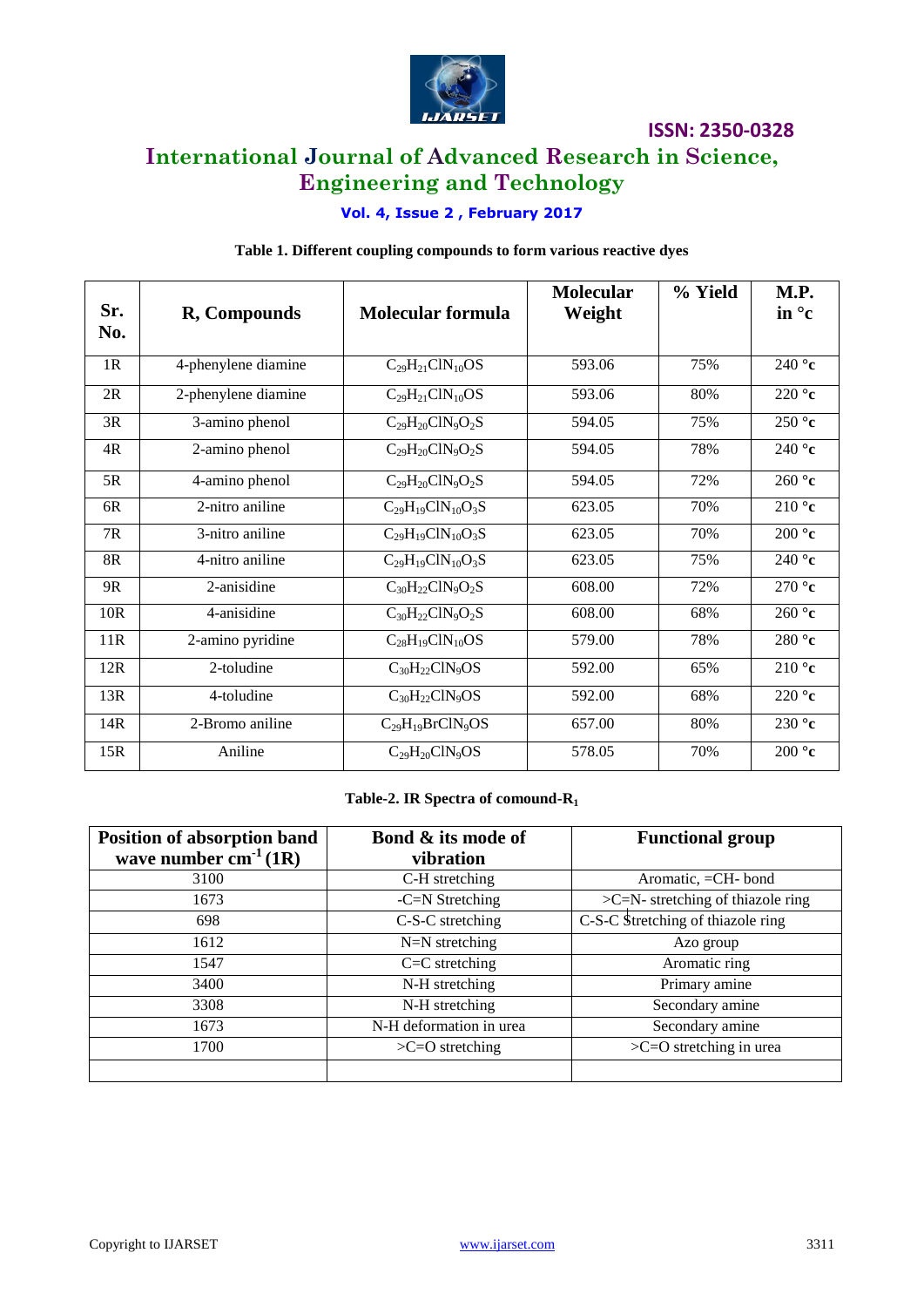

# **ISSN: 2350-0328 International Journal of Advanced Research in Science, Engineering and Technology**

### **Vol. 4, Issue 2 , February 2017**

### **Table-3. IR Spectra of compound-R<sup>4</sup>**

| Position of absorption band | Bond & its mode of vibration | <b>Functional group</b>              |
|-----------------------------|------------------------------|--------------------------------------|
| wave number $cm^{-1}(4R)$   |                              |                                      |
| 3150                        | C-H stretching               | Aromatic, =CH- bond                  |
| 1650                        | $-C=N$ Stretching            | $-C=N$ - stretching of thiazole ring |
| 696                         | $C-S-C$                      | $C-S-C$                              |
|                             | stretching                   | Stretching of thiazole ring          |
| 1650                        | $N=N$ stretching             | Azo group                            |
| 1554                        | $C=C$ stretching             | Aromatic ring                        |
| 3430                        | O-H stretching               | Phenol                               |
| 3314                        | N-H stretching               | Secondary amine                      |
| 1592                        | N-H deformation in urea      | Secondary amine                      |
| 1742                        | $>C=O$ stretching            | $>C=O$ stretching in urea            |

**TABLE -4. <sup>1</sup>H NMR spectral characteristics of compound- R<sup>1</sup>**

| <b>Chemical Shifts</b><br>$(\delta$ in ppm) | $\mathbf{r}$<br><b>Multiplicities</b> | <b>Relative</b><br>number<br>of protons | <b>Assignment</b>    |
|---------------------------------------------|---------------------------------------|-----------------------------------------|----------------------|
| $6.85 - 8.00$                               | m                                     | 16                                      | Aromatic protons     |
| 2.10-3.14                                   | $1)$ s                                | $\mathfrak{D}$                          | -NH group in Ar ring |
| 5.60                                        | 2) s                                  | $\mathfrak{D}$                          | -NH group in urea    |

|  | TABLE -5. ${}^{1}H$ NMR spectral characteristics of compound- $R_4$ |  |
|--|---------------------------------------------------------------------|--|
|--|---------------------------------------------------------------------|--|

| <b>Chemical Shifts</b><br>$(\delta$ in ppm) | <b>Multiplicities</b> | <b>Relative number</b><br>of protons | <b>Assignment</b>    |
|---------------------------------------------|-----------------------|--------------------------------------|----------------------|
| 6.80-8.00                                   | m                     | 16                                   | Aromatic protons     |
| 3.20                                        | 8                     |                                      | -OH group            |
| 2.50                                        | 8                     |                                      | -NH group in Ar ring |
| 5.60                                        | 8                     |                                      | -NH group in urea    |